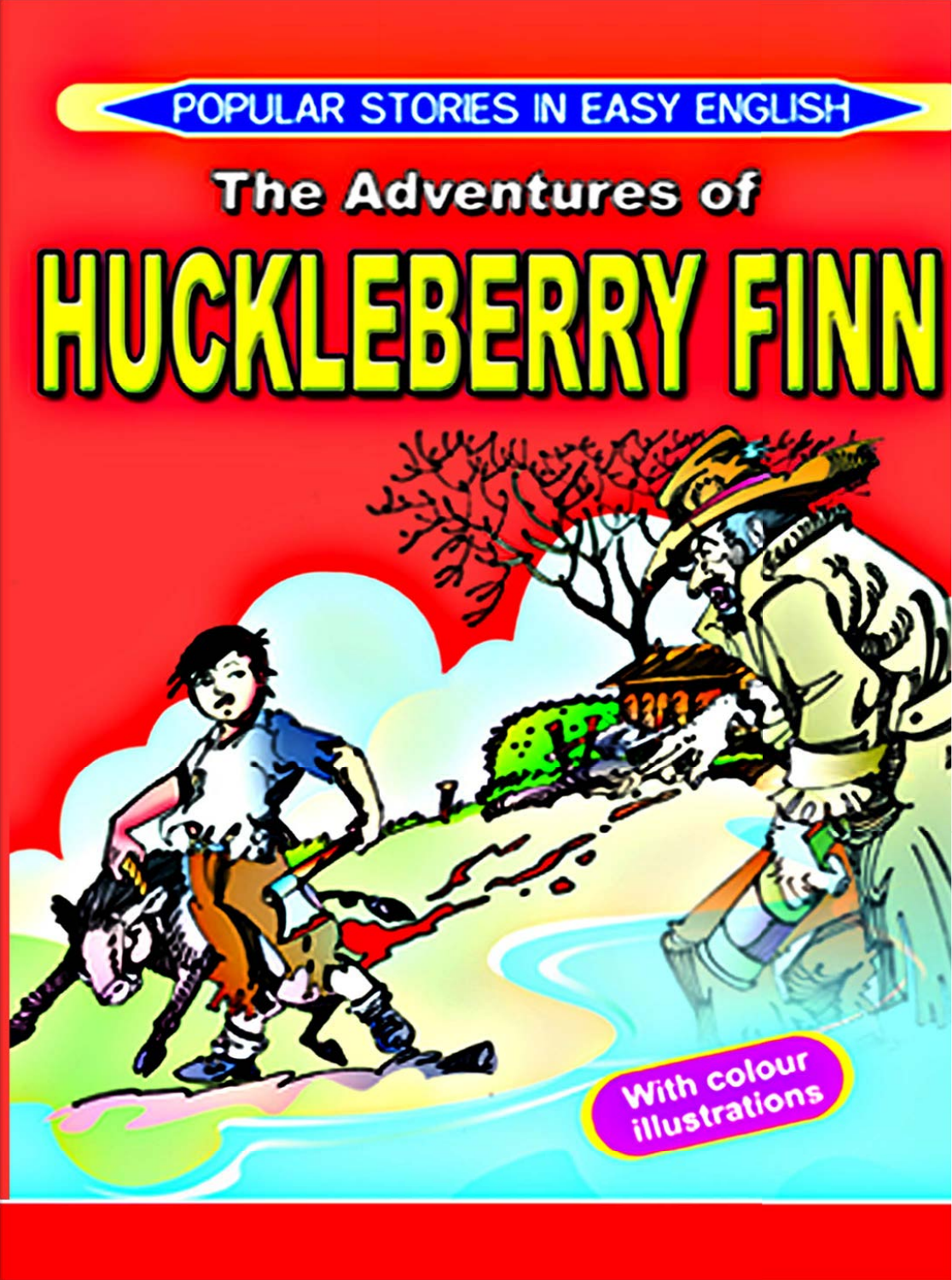(With Colour Illustrations) **The Adventures of Huckleberry finn**

Retold By : **KOLAR KRISHNA IYER**

Cover Design & Inside Illustrations : **CHAITANYA** VIJAYAWADA - 2

**@ SWATHI BOOK HOUSE** Cell : 9848082432

D.T.P. : **SRI SRINIVASA GRAPHICS** VIJAYAWADA - 521 108.

Price : **Rs.**  50/-

Printing : **SRI CHAITANYA Offset Printers** VIJAYAWADA - 520 002.

CHAITANY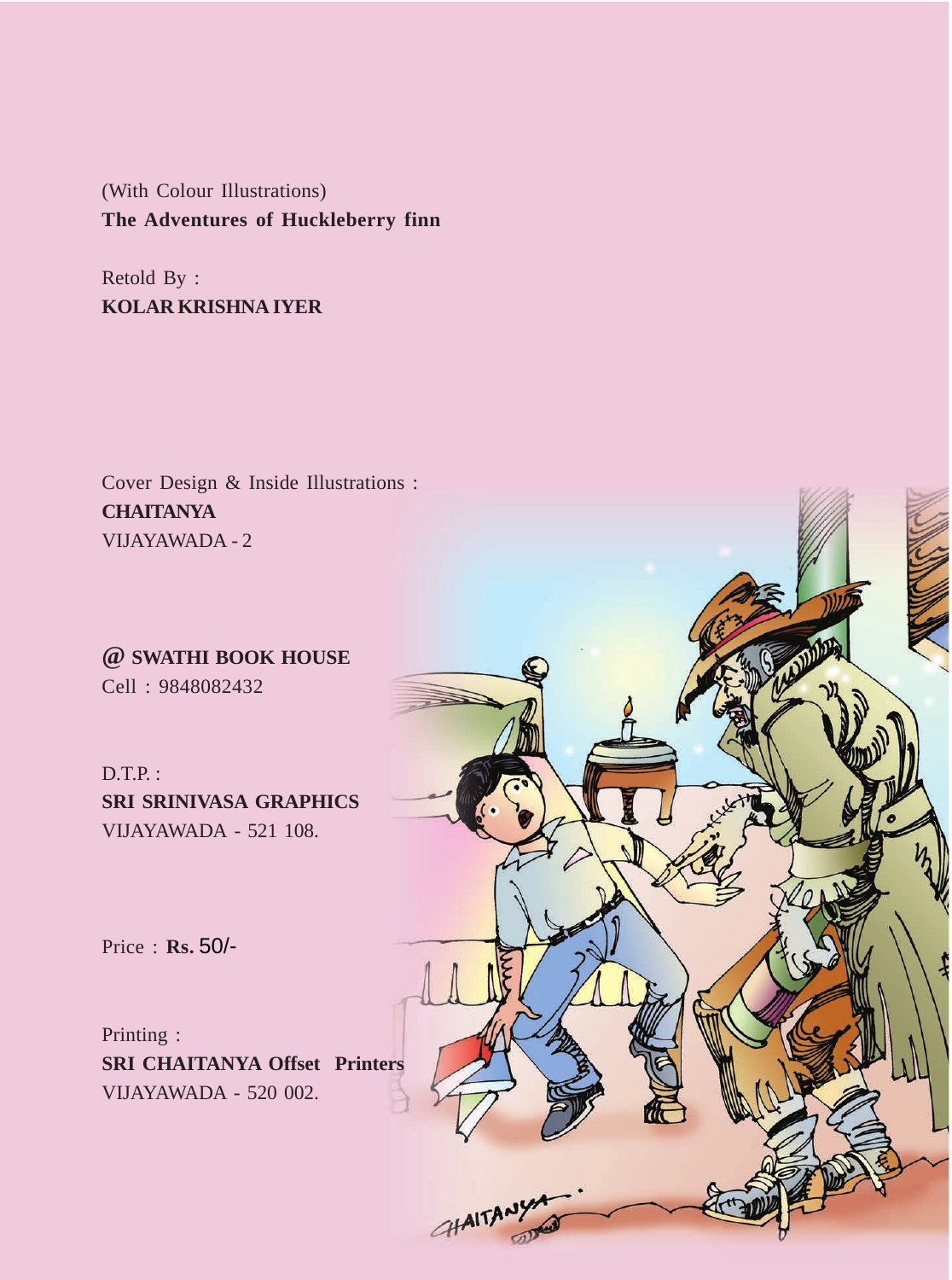## HUCKLEBERRY FINN

Huckleberry Finn and Tom Sawyer were close friends. They both found the money hidden in a cave by the robbers after great adventures. Each got six thousand dollars each. So both became very rich. Huckleberry Finn was living with his Aunt Douglas in St. Petersburg. Huck

had great many adventures with Tom Sawyer. Huck before he became rich led a life of a vagabond with old rags.

He found living with widow Douglas not easy. She made him wear good new clothes, work hard, give up smoking, go to school and stop using bad vulgar words. One Miss Watson sister of widow

*Please read "Tom Sawyer's Adventures" by the same author and publishers for details of advnetures.*

3

CHAITAUYA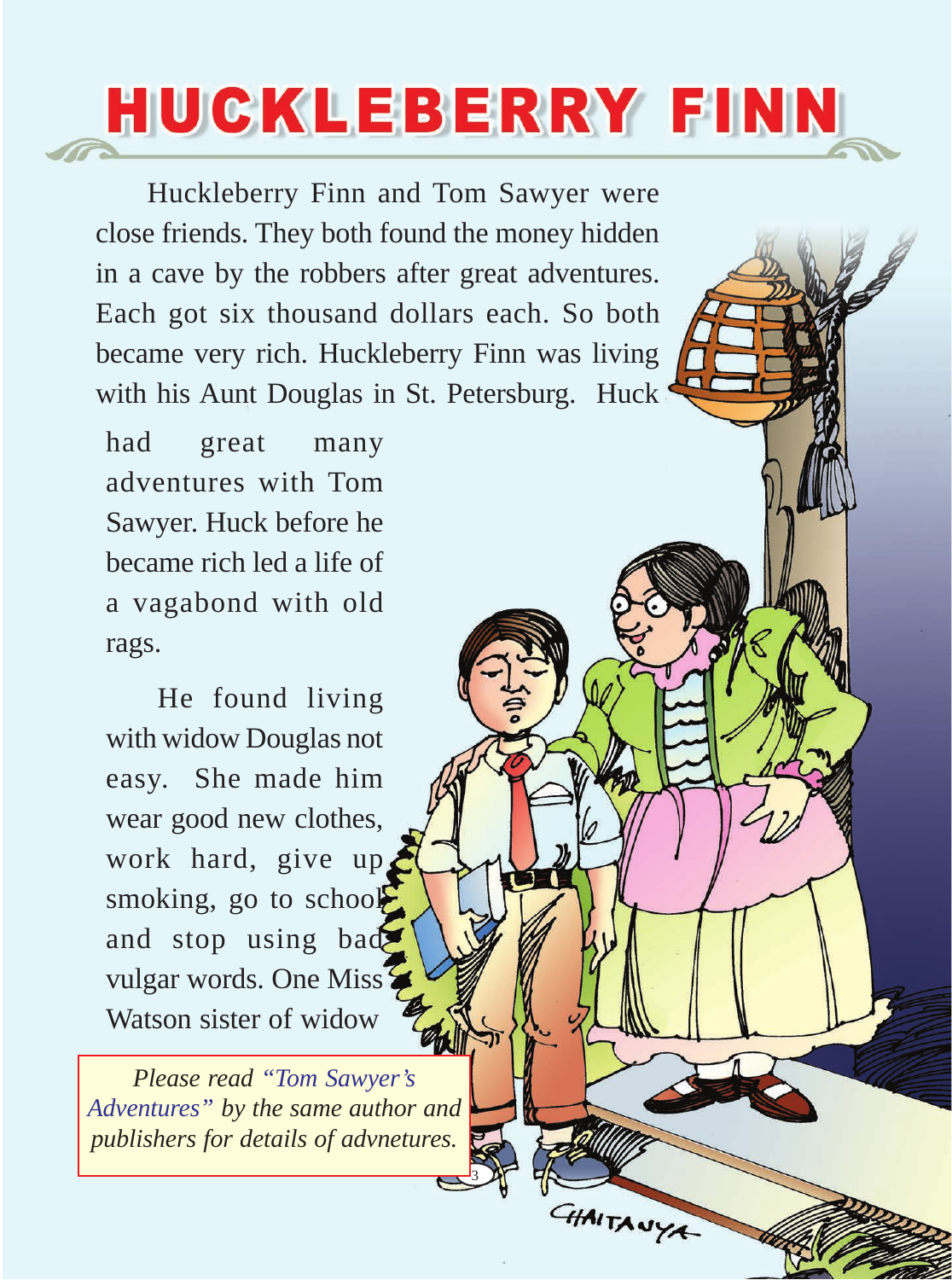Douglas an old slim maid living with them also began to tease Huckleberry Finn. He could not stand all these things. So he got into his old rags and ran away from the house.

But his friend Tom Sawyer pursuaded him to come back home and live a decent life. Tom Sawyer started a club of Robbers and made him a member of it. He went to school and learnt to read and write.

The club of Robbers started functioning. Tom Sawyer was the captain.

Huckleberry's father was a drunkard He was living in a hidden hut, deep inside the forest.

Huckleberry sold all his property to Judge Thatcher.

One day night Pap father of Huck suddenly came to the room of his son. Huck and was sitting when Huck came home. Pap told his son :

"Fancy clothes! you thinks you are a big shot now, don't you ?"

"May be I am, may be I am not" Huck replied.

Pap objected to Huck going to the school. He asked his son :

"You drop that school! If I catch you hanging around the school, I'll remove your skin! I want money You get it tomorrow!"